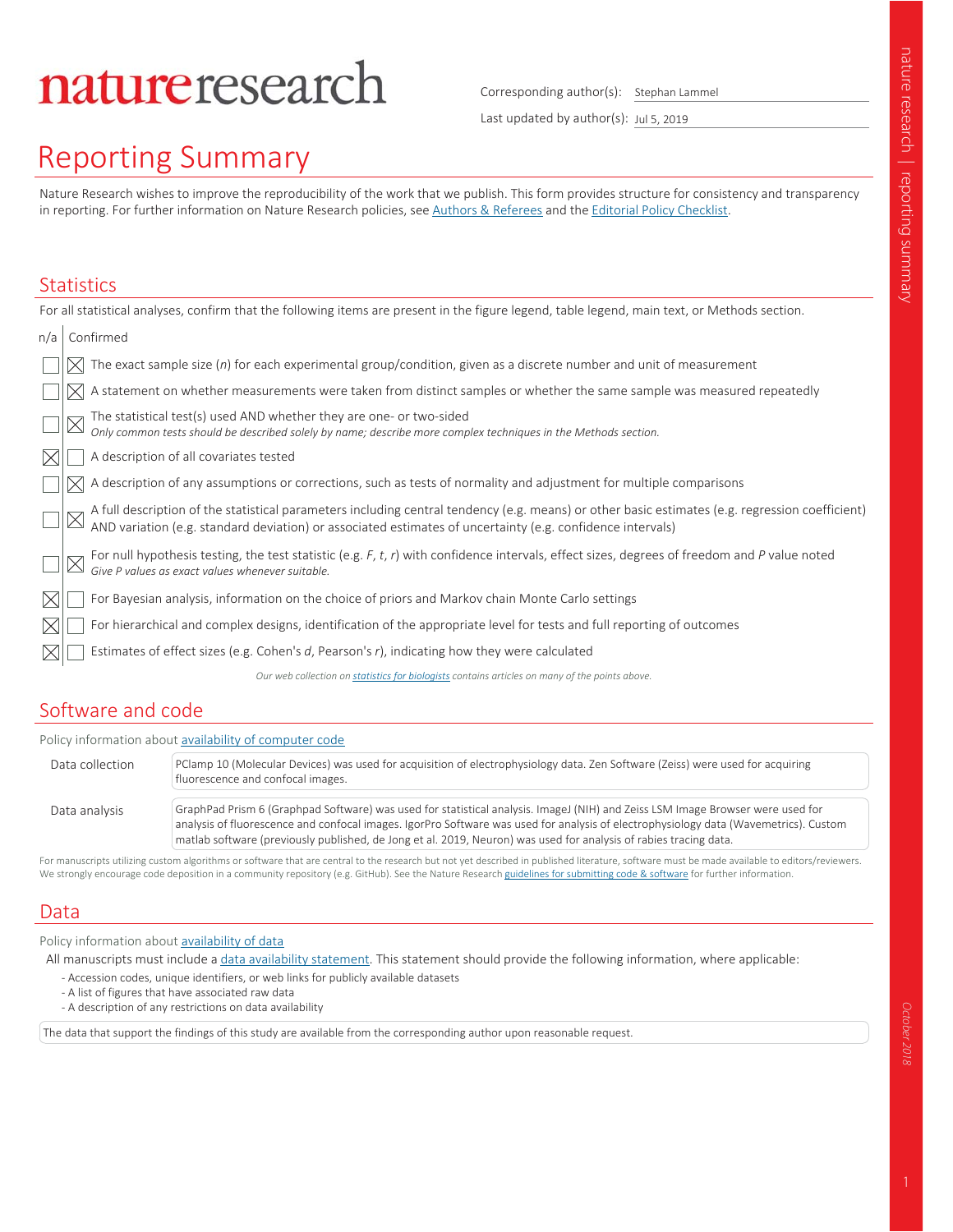### Field-specific reporting

Please select the one below that is the best fit for your research. If you are not sure, read the appropriate sections before making your selection.

 $\boxtimes$  Life sciences  $\Box$  Behavioural & social sciences  $\Box$  Ecological, evolutionary & environmental sciences For a reference copy of the document with all sections, see nature.com/documents/nr-reporting-summary-flat.pdf

### Life sciences study design

|                 | All studies must disclose on these points even when the disclosure is negative.                                                                                                                                                                                                                                                                                                 |
|-----------------|---------------------------------------------------------------------------------------------------------------------------------------------------------------------------------------------------------------------------------------------------------------------------------------------------------------------------------------------------------------------------------|
| Sample size     | No statistical methods were used to predetermine sample size, which were based on work in previous publications (Lammel et al., 2015).                                                                                                                                                                                                                                          |
| Data exclusions | To ensure that our mouse line characterization experiments sampled the entire rostrocaudal extent of the DR, we sectioned the brain at 50<br>um, collected every other slice, and excluded any animals in which fewer than six (out of a possible total of 8) DR sections contained eYFP+<br>cells. n=1 DAT-Cre mouse was excluded and replaced for not meeting this criterion. |
| Replication     | Experiments were repeated so that our data are based on at least on two independent experiments with similar results with exception of data<br>shown in Supplementary Fig. 1A-C and 1D-G, which was performed in $n = 1$ mouse.                                                                                                                                                 |
| Randomization   | For all experiments in this study mice were assigned to groups based on genotype and consequently randomization was not used.                                                                                                                                                                                                                                                   |
| Blinding        | Blinding was not used in the experiments in this study.                                                                                                                                                                                                                                                                                                                         |

### Reporting for specific materials, systems and methods

Methods

 $\boxtimes$  $\boxtimes$  $\boxtimes$ 

 $n/a$  | Involved in the study ChIP-seq Flow cytometry

We require information from authors about some types of materials, experimental systems and methods used in many studies. Here, indicate whether each material, system or method listed is relevant to your study. If you are not sure if a list item applies to your research, read the appropriate section before selecting a response.

MRI-based neuroimaging

#### Materials & experimental systems

| n/a | Involved in the study       |
|-----|-----------------------------|
|     | Antibodies                  |
|     | Eukaryotic cell lines       |
|     | Palaeontology               |
|     | Animals and other organisms |
|     | Human research participants |
|     | Clinical data               |

#### Antibodies

| Antibodies used | The primary antibodies used were rabbit anti-tyrosine hydroxylase (TH; 1:1000, Millipore), mouse anti-TH (1:1000, Millipore),<br>rabbit anti-tryptophan hydroxylase 2 (TpH; 1:1000, Millipore), goat anti-serotonin (1:1000, Immunostar) and chicken anti-GFP<br>(1:1000, Abcam). The secondary antibodies used were Alexa Fluor 546 goat anti-rabbit, Alexa Fluor 647 goat anti-mouse, Alexa<br>Fluor 488 goat anti-chicken and Alexa Fluor 488 donkey anti-goat (all 1:750, Molecular Probes). |
|-----------------|--------------------------------------------------------------------------------------------------------------------------------------------------------------------------------------------------------------------------------------------------------------------------------------------------------------------------------------------------------------------------------------------------------------------------------------------------------------------------------------------------|
| Validation      | TH antibodies have been extensively validated in previous studies (refs. Lammel et al., 2008; Lammel et al., 2015). The TpH2<br>antibody was validated by analyzing the overlap between 5HT and TpH2 immunostaining in the dorsal raphe (Supplementary Fig.<br>S1D-G). The GFP antibody has been used in over 1000 published studies (see webpage for Abcam #ab13970).                                                                                                                           |

### Animals and other organisms

Policy information about studies involving animals; ARRIVE guidelines recommended for reporting animal research

| Laboratory animals | The following mouse lines (25-30 g, 8-14 weeks old, male) were used for experiments: C57BL/6J mice (Jackson Laboratory, stock<br>number: 000664), DAT::IRES-Cre (Jackson Laboratory, stock number: 006660, strain code: B6.SJL-Slc6a3tm1.1(cre)Bkmn/J),<br>VGLUT2::IRES-Cre (Jackson Laboratory, stock number: 016963, strain code: Slc17a6tm2(cre)Lowl/J), GAD2::IRES-Cre (Jackson<br>Laboratory, stock number: 010802, strain code: Gad2tm2(cre)Zjh/J), VGLUT3-Cre (Jackson Laboratory, stock number: 018147,<br>strain code: Tg(Slc17a8-icre)1Edw/SealJ), TH-Cre (Jackson Laboratory, stock number: 008601, strain code: B6.Cg-Tg(Th-<br>cre)1Tmd/J), SERT-Cre (Mouse Mutant Resource and Research Centers, stock number: 017260-UCD, strain code: Tg(Slc6a4-<br>cre)ET33Gsat/Mmucd), ePET-Cre (Jackson Laboratory, stock number: 012712, strain code: B6.Cg-Tg(Fev-cre)1Esd/J) and PITX3-<br>Cre. |
|--------------------|-------------------------------------------------------------------------------------------------------------------------------------------------------------------------------------------------------------------------------------------------------------------------------------------------------------------------------------------------------------------------------------------------------------------------------------------------------------------------------------------------------------------------------------------------------------------------------------------------------------------------------------------------------------------------------------------------------------------------------------------------------------------------------------------------------------------------------------------------------------------------------------------------------|
|--------------------|-------------------------------------------------------------------------------------------------------------------------------------------------------------------------------------------------------------------------------------------------------------------------------------------------------------------------------------------------------------------------------------------------------------------------------------------------------------------------------------------------------------------------------------------------------------------------------------------------------------------------------------------------------------------------------------------------------------------------------------------------------------------------------------------------------------------------------------------------------------------------------------------------------|